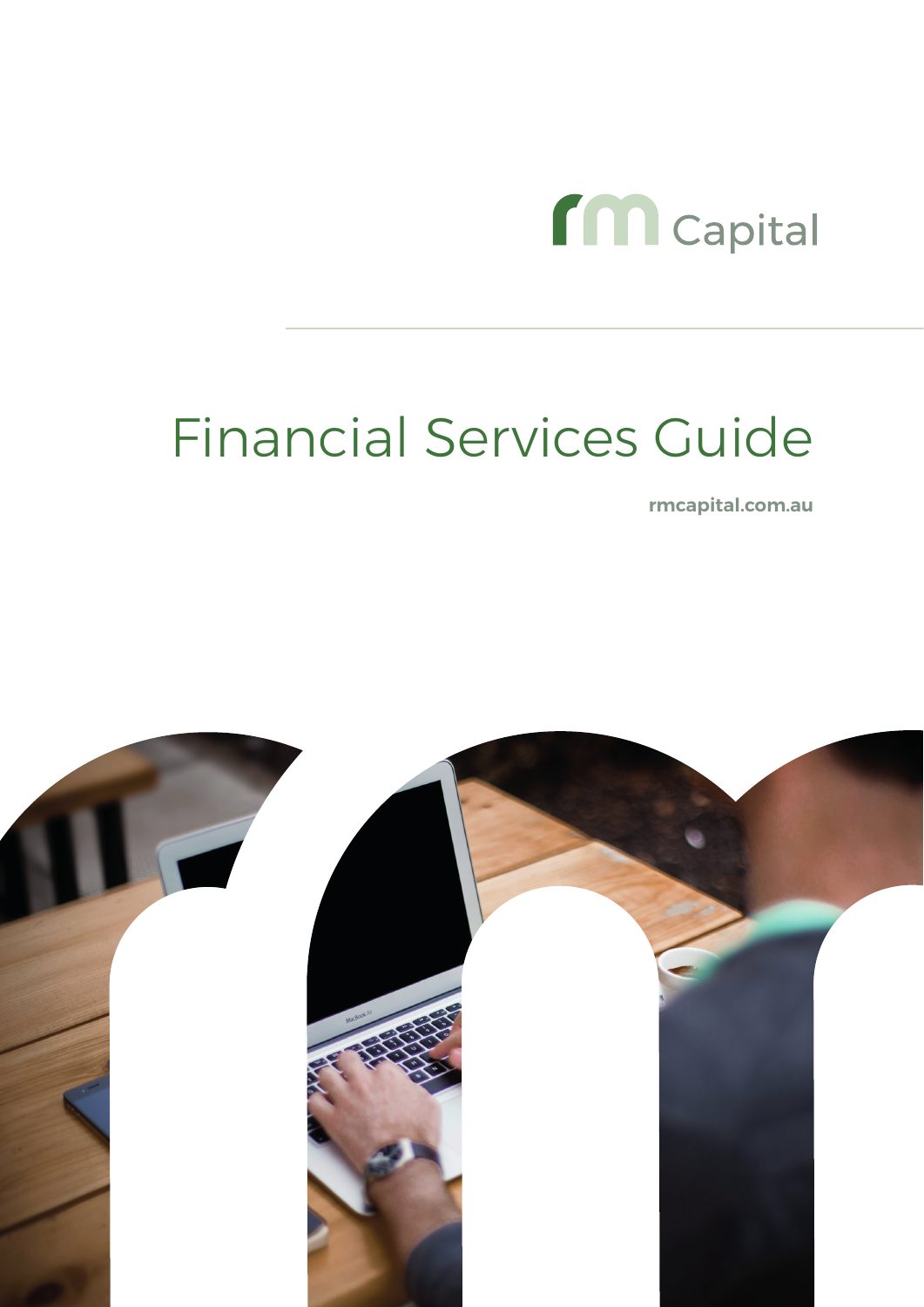Before seeking our advice, you may have several questions you would like to ask about RM Capital Pty Ltd and our advisers. We have a number of Corporate and Individual Authorised Representatives and it is important that you read this document in conjunction with the individual adviser's profile to ensure you have a complete understanding of our business arrangements.

By law you have the right to ask us about our charges, the type of advice we will give you and what you can do if you have a complaint about our services. Key information is set out with answers to various questions below. If you need more information or clarification, please ask us. RM Capital is required to abide by the FASEA Code of Ethics at all times when dealing with retail clients. A copy of the FASEA Code of Ethics is available on our website or you can ask your adviser for a copy.

This Financial Services Guide is issued with the authority of RM Capital Pty Ltd.

You should also be aware that you are entitled to receive a Statement of Advice (SOA) whenever we provide you with any advice which takes into account your objectives, financial situation and needs. The Statement of Advice will contain the advice, the basis on which it is given and information about fees and associations which may have influenced the provision of the advice. The SOA will also detail any remuneration that RM may be entitled to receive in relation to the advice provided to you and if you act on the advice, provide details of any interests, relationships or associations that may be capable of influencing the advice we give you. Under the FASEA Code of Ethics we will seek your written prior approval on receipt of any such remuneration.

By law, if RM and/or your adviser holds a financial interest in a financial product or any interest or ownership in a financial product or recommendation to you, it must be declared and recorded in a register and where appropriate, this holding will be disclosed to you in the SOA or ROA. Where such holding is material or will create a potential conflict of interest please note that under the FASEA Code of Ethics your adviser will be required to decline providing services to you.

In the event we make a recommendation to acquire a particular financial product (other than securities) or offer to issue or arrange the issue of a financial product, we must also provide you with a Product Disclosure Statement containing information about the particular product which will enable you to make an informed decision in relation to the acquisition of that product.

#### **Before you receive our advice**

#### Who are the advisers?

Please refer to the individual Authorised Representative Profiles for more details on your adviser.

#### Who will be providing the advisory services to me?

All our advisers are Authorised Representatives of RM Capital Pty Ltd AFSL No. 221938 and the licensee being RM Capital Pty Ltd is responsible for the advice provided by its representatives. All Authorised Representatives receive remuneration in the form of brokerage, bonus payments or alternative remuneration and details of all fee arrangements will be included in the individual adviser profiles.

#### Lack of Independence

RM Capital Pty Ltd is not independent, impartial or unbiased because we receive commissions for the advice we provide on life risk insurance products.

#### What advisory services are available to me?

RM Capital Pty Ltd is authorised under the licence to advise and deal in the following financial products:

- Deposit and payment products limited to:
	- Basic deposit products;
	- Deposit products other than basic deposit products;
- Derivatives
- Debentures, stocks or bonds issued or proposed to be issued by a government
- Life products including;
	- Investment life insurance products
	- Life risk insurance products
- $\bullet$  Interests in managed investment schemes including:
	- Investor directed portfolio services;
- Retirement savings accounts
- **Securities**
- Standard margin lending facility
- All superannuation

Each adviser is authorised by RM Capital Pty Ltd and you should refer to their individual adviser profile to see their authorisation details which may not be as broad as those of RM Capital Pty Ltd. When providing you with these advisory services, we act on your behalf. Product recommendations are only made after considering their suitability for your individual investment objectives, financial situation and needs. Under the Future of Financial Advice Reforms, the advice provider is obligated to act in your best interest and this requires the advice provider to collect all required information about your financial situation and needs and objectives, make enquiries into the information provided and investigate appropriate products and strategies that will meet your needs and objectives.

To ensure the most suitable advice we need to find out your individual investment objectives, financial situation and needs before we provide our advice. In addition, under the requirements of the FASEA Code of Ethics we may also seek information about broader needs and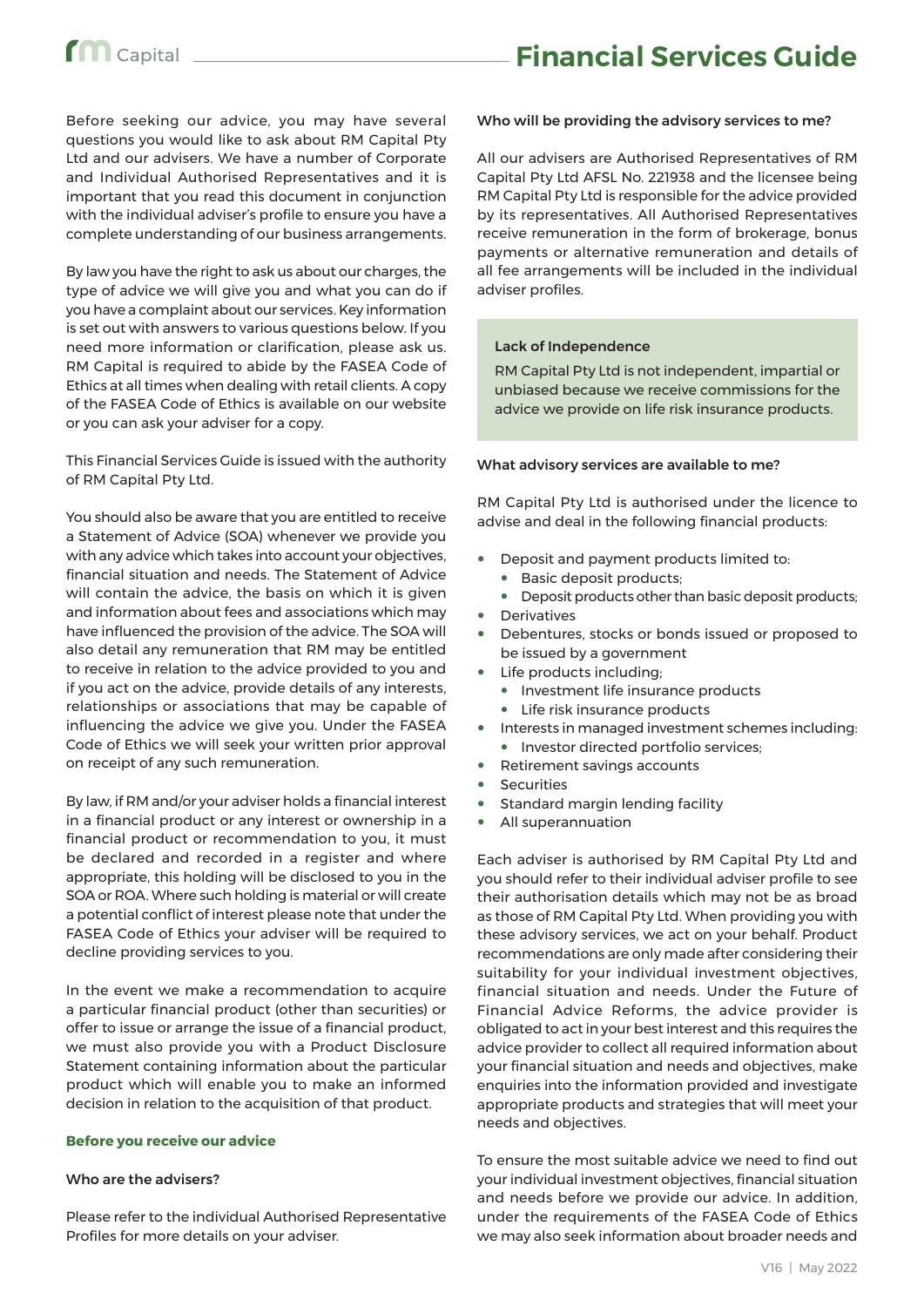

objectives which may include information about family members and / or other relevant individuals where this information is essential to us providing advice in your best interest. Where the Authorised Representative cannot recommend any appropriate products or advises your best interest will not be served by him/her, they have a right to refuse provision of advice or services.

You have the right not to divulge this information to us, if you do not wish to do so. However please note under the FASEA Code of Ethics as a service provider we may deny providing services to you should you fail to provide this relevant information.

We will explain to you any significant risks of investments and strategies that we recommend to you. As part of this process we may seek to ensure you clearly understand the advice and implications of the decision process.

We maintain a record of recommendations made to you and your personal profile that includes details of your investment objectives, financial situation and needs along with working papers and file notes. You may examine your file at any time.

#### **What service models are available to me?**

Due to the diverse nature of clients, RM Capital Pty Ltd and its advisers can offer clients three models of services.

#### General Advice Services

Under this service model, clients will receive general information about financial products and general recommendations on top stock picks as well as capital raising projects. The client will need to make their own assessment as to suitability of the investment and whether they want to proceed and the amount they wish to invest. The adviser will not take the clients personal circumstances and financial needs into account when providing general advice. In this situation the client will not be entitled to receive a Statement of Advice or Record of Advice however information in relation to fees and any conflict or disclosures will be provided where applicable. This model will generally suit clients who have some financial experience and / or are active traders who are only looking for some technical analysis on investment options and are happy to make their own decisions.

#### Wholesale Client or Sophisticated Investor Services

Under this service model the adviser will deal with clients who are defined as wholesale clients or sophisticated investors in Chapter 7 of the Corporations Act. The Act provides for instances where a client can be defined as a wholesale client. These instances consider the experience of the investor, sum invested, net assets and income of an investor etc. Under this service model, the clients will generally have a level of market understanding and/or asset and income levels and the adviser will generally

provide information on investments and excluded offers and the client will make their own investment decisions. While the licensee and adviser are not required to provide a financial services guide, as best practice, this document is provided to wholesale clients as a courtesy to inform them of the scope of authorisations and charging arrangements. Provision of the FSG to a wholesale client does not constitute the provision of retail advice nor deem you to be a retail client.

#### Personal Advice Services

Under this service model your adviser will review a client's individual circumstances, financial needs and objectives and based on these, advice will be provided. Where applicable ongoing advice will be provided and regular reviews will be offered and undertaken. A Statement of Advice will be provided outlining the recommendations and ongoing advice may be provided via a Record of Advice. This service is suitable for those clients who want advice specific to them and are willing to provide an appropriate amount of personal information for your adviser to make informed recommendations.

#### **How will I pay for the service?**

RM Capital Pty Ltd offers a range of payment options including fees and brokerage on funds placed, or a combination of both methods. Your adviser will explain these options to you.

### How are fees calculated and deducted?

Our calculation of fees is dependent on the level of service chosen by you. All levels of service, their associated calculations for fees and charges and the ongoing services provided are discussed in the first meeting and subsequently disclosed, prior to implementation of any recommendations, in the advice documents for retail clients.

*For a list of fees and charges, please refer to the individual Authorised Representative Profiles.*

You have a right to request further information in relation to the remuneration received by RM Capital Pty Ltd and its Authorised Representatives.

RM Capital Pty Ltd may from time to time receive a benefit from preferred product providers by way of sponsorship of educational seminars, conferences or training days. Benefits above \$300 are prohibited. A register will be maintained in relation to benefits received and may be inspected at a mutually convenient time.

RM Capital Pty Ltd is not owned by any fund managers and there are no relationships that will influence the advice that you receive from us. However, RM Capital Pty Ltd is a related entity to RM Corporate Finance Pty Ltd and has common directors and officers. RM Capital Pty Ltd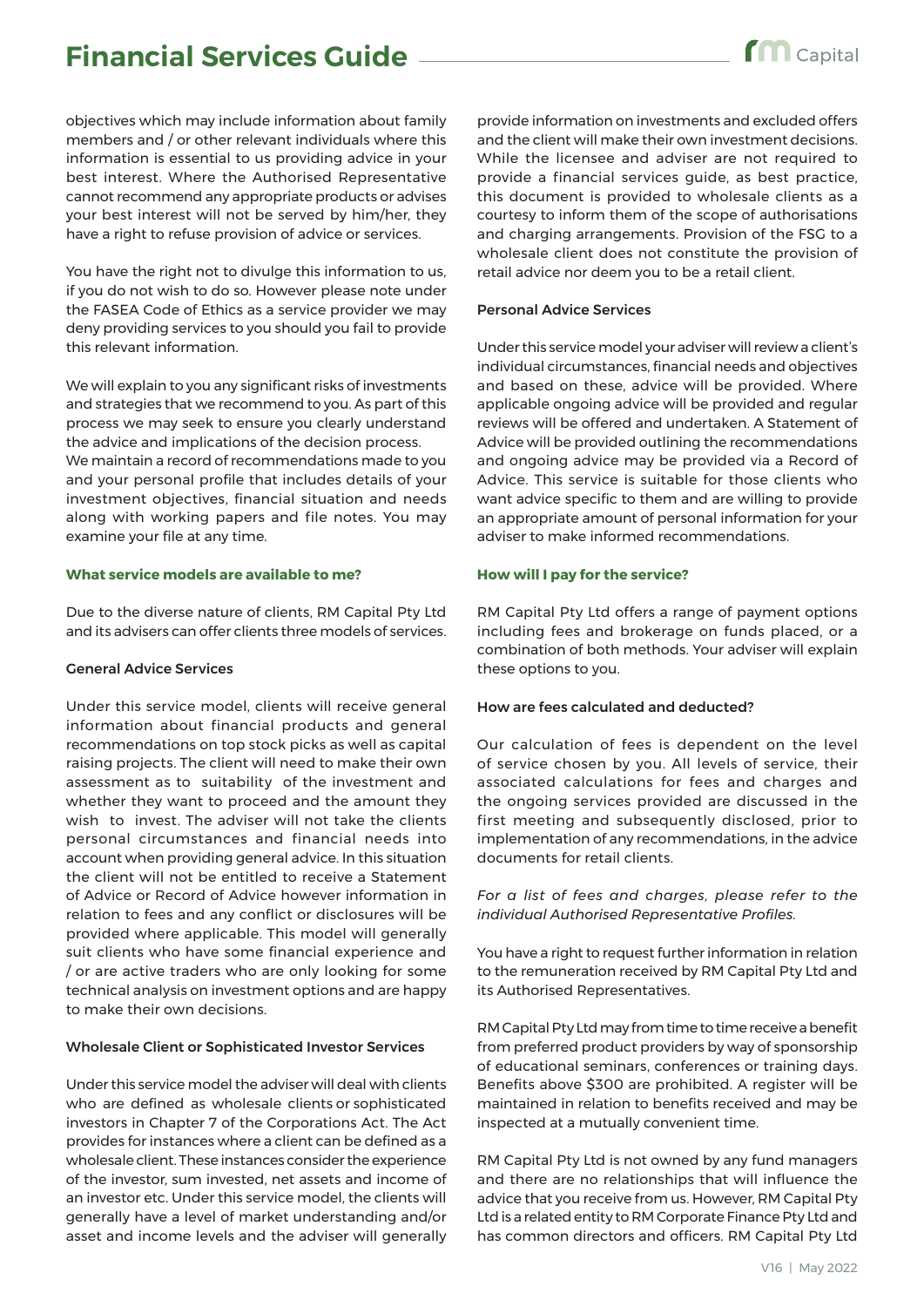and/or its directors and officers may ultimately benefit from services provided by RM Corporate Finance Pty Ltd via profit sharing or bonus payment arrangements.

RM Capital Pty Ltd has an agreement with FinClear Executions Ltd (FinEx) & CMC Markets Stockbroking Ltd (CMC) to provide execution, settlement and sponsorship services. In order for RM Capital Pty Ltd to transact for you on the ASX or any other market you must open an account with FinEx or CMC. All costs, fees, brokerage paid to FinEx or CMC that are charged to your account are detailed in FinEx and CMC's FSG which is available on request.

Your adviser may hold an interest in a financial product. Any significant interest/ownership will be recorded in a register and where appropriate, this holding will be disclosed to you in the Statement of Advice or Record of Advice.

#### **What about your privacy?**

RM Capital Pty Ltd is committed to implementing and promoting a privacy policy, which will ensure the privacy and security of your personal information. A copy of our privacy policy is available on our website www.rmcapital.com.au and a copy can be mailed on request at any time.

#### **When you receive our advice**

Do I receive detailed information about actual fees and other benefits my adviser receives from making the recommendations?

Yes. You have the right to know the details of fees and other benefits your adviser receives for recommending investments. All fees and other benefits received by your adviser as a result of providing advice are clearly detailed in writing. A Statement of Advice will also be given to you in writing at the time the advice is given.

# Will you give me advice that is suitable to my investment needs and financial circumstances?

Yes. However, to do so we need to find out your individual investment objectives, financial situation and needs before we recommend any investment to you. You have the right not to divulge this information to us if you do not wish to do so. In that case, we are required to warn you about the possible consequences of us not having your full personal information. You should read the warnings carefully.

What should I know about any risks of the investments or investment strategies recommended to me?

We will explain to you any significant risks of investments and strategies that we recommend to you. If we do not do so, you should ask us for further clarification.

# What information do you maintain in my file and can I examine my file?

We maintain a record of your personal profile that includes details of your investment objectives, financial situation and needs. We also maintain records of any recommendations made to you. If you wish to examine your file, we will make arrangements for you to do so.

As a financial service provider, we have an obligation under the Anti Money Laundering and Counter Terrorism Act to verify your identity and the source of any funds. This means that we will ask you to present identification documents such as passports and driver's licence. We will also retain copies of this information. We assure you that this information will be held securely.

# Can I tell you how I wish to instruct you to buy or sell my investment?

Yes. You may specify how you would like to give us instructions. For example, by telephone, fax or other means, however, in all cases you are responsible for ensuring your instructions have been received. RM Capital Pty Ltd cannot be held responsible for disruption of communication or technological services.

### Compensation Arrangements / Professional Indemnity

RM Capital Pty Ltd confirms that it has arrangements in place to ensure it continues to maintain Professional Indemnity Insurance in accordance with s.912B of the Corporations Act 2001 (as amended). In particular our Professional Indemnity insurance, subject to its terms and conditions, provide indemnity up to the Sum insured for RM Capital Pty Ltd and our authorised representatives / representatives / employees in respect of our authorisations and obligations under our Australian Financial Services Licence. This insurance will continue to provide such coverage for any authorised representatives / representatives / employee who has ceased work with RM Capital Pty Ltd for work done whilst engaged with us.

### **If you have any complaints**

# Who can I speak to if I have a complaint about the advisory service?

We are committed to providing quality advice to our clients. This commitment extends to providing accessible complaint resolution mechanisms for our clients. If you have any complaint about the service provided to you, you should take the following steps:

Contact your adviser or the Compliance Officer at RM Capital Pty Ltd on +61 8 6380 9200 or compliance@rmcapital.com.au and tell us about your complaint. We are required at law to try and resolve the issue quickly and fairly within 30 days from the receipt of